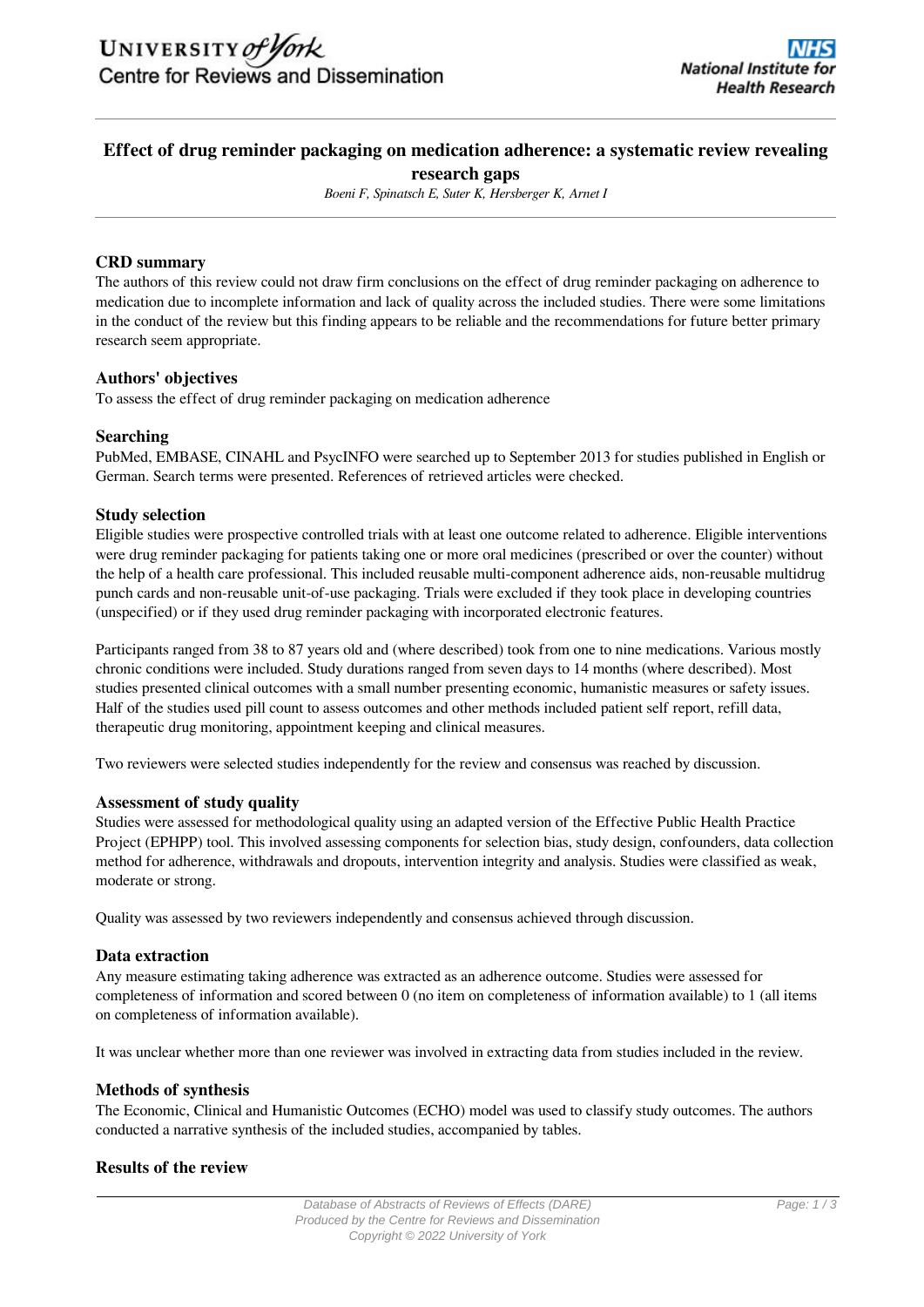

Thirty studies were included in the review (5,737 participants, range 14 to 2,081). There were 10 randomised controlled trials (RCTs), 19 controlled clinical trials and one observational study with no control group. Five studies were rated as strong, 12 as moderate and 13 weak. Main weaknesses related to data collection, reporting of confounders and group comparisons.

A significant effect of drug reminder packaging was reported in 17 studies and related to at least one of the measured adherence outcomes. Twelve studies reported significant adherence improvement when drug reminder packaging was part of a multiple intervention strategy. Six of 10 studies found significantly improved clinical outcomes with multiple adherence-enhancing strategies in the intervention group. Nine studies reported a significant effect when drug reminder packaging was a single intervention but effects were less pronounced than with multiple interventions.

Further results on humanistic outcomes, safety issues and economic outcomes were reported.

#### **Authors' conclusions**

Although several studies found significant results for adherence and clinical outcomes, no firm conclusions could be drawn on the effect of drug reminder packaging due to incomplete information and lack of quality across the included studies.

#### **CRD commentary**

This review was based on defined inclusion criteria and was based on a search of a range of databases. The restriction to studies reported in English and German may have led to studies being missed. The authors did not report searching for unpublished studies so the risk of publication bias could not be ruled out. Quality was assessed using an appropriate tool and completeness of information was considered. Study selection and quality assessment were performed by two reviewers which helps to minimise the possibility of bias and error; it appeared that data extraction was conducted by one reviewer.

A narrative synthesis appeared to be appropriate given the diversity of the studies. There were some limitations in the conduct of the review but the overall conclusions appear to be reliable and recommendations for future better primary research seem appropriate.

## **Implications of the review for practice and research**

Practice: The authors stated that drug reminder packaging should be distributed according to patient needs, requests and abilities.

Research: The authors recommended development of methodologically sound studies that report complete information to clarify the effect of drug reminder packaging on medication adherence. They identified gaps in the evidence base including the need to explore alternatives to conventional randomised study designs, to consider patient-relevant diseaseunspecific long-term clinical outcomes such as hospitalisation and to assess economic outcomes, humanistic outcomes and issues of safety.

## **Funding**

Pharmaceutical Care Research Group, Basel, Switzerland.

## **Bibliographic details**

Boeni F, Spinatsch E, Suter K, Hersberger K, Arnet I. Effect of drug reminder packaging on medication adherence: a systematic review revealing research gaps. Systematic Reviews 2014; 3: 29

## **PubMedID**

[24661495](http://www.ncbi.nlm.nih.gov/pubmed?term=24661495)

**DOI** 10.1186/2046-4053-3-29

# **Original Paper URL**

http://www.systematicreviewsjournal.com/content/3/1/29/abstract